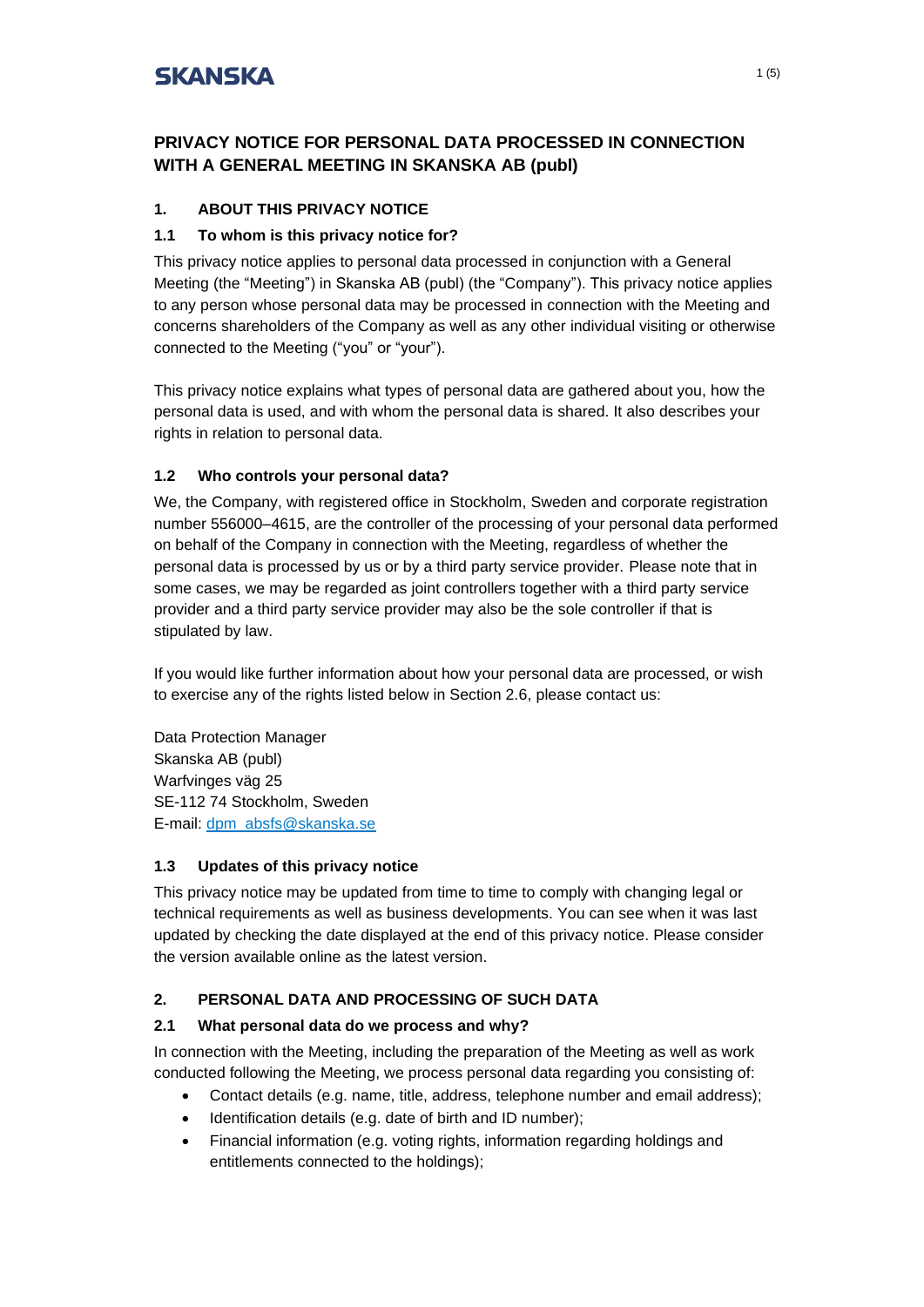- Recording of images, photographs, video and sound, to the extent resolved by the Meeting;
- If a proxy is appointed, information on who you are representing or are represented by (as relevant);
- If a shareholder or a proxy gives notice of attendance for assistant(s) to attend the Meeting, information regarding who you assist or are assisted by (as relevant);
- Information on how you have voted may be processed, e.g. in case of postal voting, if voting devices are used, vote counting is carried out as well as through publication of the results of votes to the extent your voting is possible to connect to you (e.g. in some cases a certain number of votes may be connected to a certain number of shares held by you);
- Notes in the minutes from the Meeting (e.g. dissenting opinions or when exercising the right as shareholder to propose business at the Meeting, make statements or ask questions);
- Contact details (e.g. name, title, address, telephone number and email address), to the extent that other persons than shareholders, proxies, assistants and officials participate in the Meeting;
- Technical information (e.g. information about your computer, smartphone or other device, your IP address and user settings) to the extent the Meeting is made available on the internet or otherwise by electronic connection; and
- Username, personal data provided at the Meeting and other participant information, to the extent the Meeting is made available on the internet or otherwise by electronic connection.

Our purpose for collecting and processing your personal data is to carry out the Meeting and providing services in connection therewith as well as to comply with applicable laws and regulations.

### **2.2 What are the legal bases for our processing of your personal data?**

We process your personal data when:

- It is necessary to comply with our legal obligations; or
- It is in our legitimate interests to do so, e.g. to maintain adequate security or order at the Meeting, and such interest is not overridden by your legitimate interests or fundamental rights and freedoms which require the protection of personal data.

### **2.3 How long do we keep the personal data?**

Personal data related to the Meeting is kept for as long as necessary given the purpose of the processing, unless otherwise required or permitted by applicable laws or regulations.

Personal data that is only required to carry out the Meeting will normally be deleted shortly after the conclusion of the Meeting. Personal data regarding attendance, holdings, voting etc. which is processed to carry out and document the Meeting according to law will be stored as required or permitted by applicable laws or regulations.

For example, personal data included in the Meeting share register (your name, address, ID- number and holdings) must be stored for a period of ten years following the Meeting, in accordance with rules issued by Euroclear Sweden AB. Personal data included in the minutes from the Meeting will be stored during a period of ten years following the Meeting,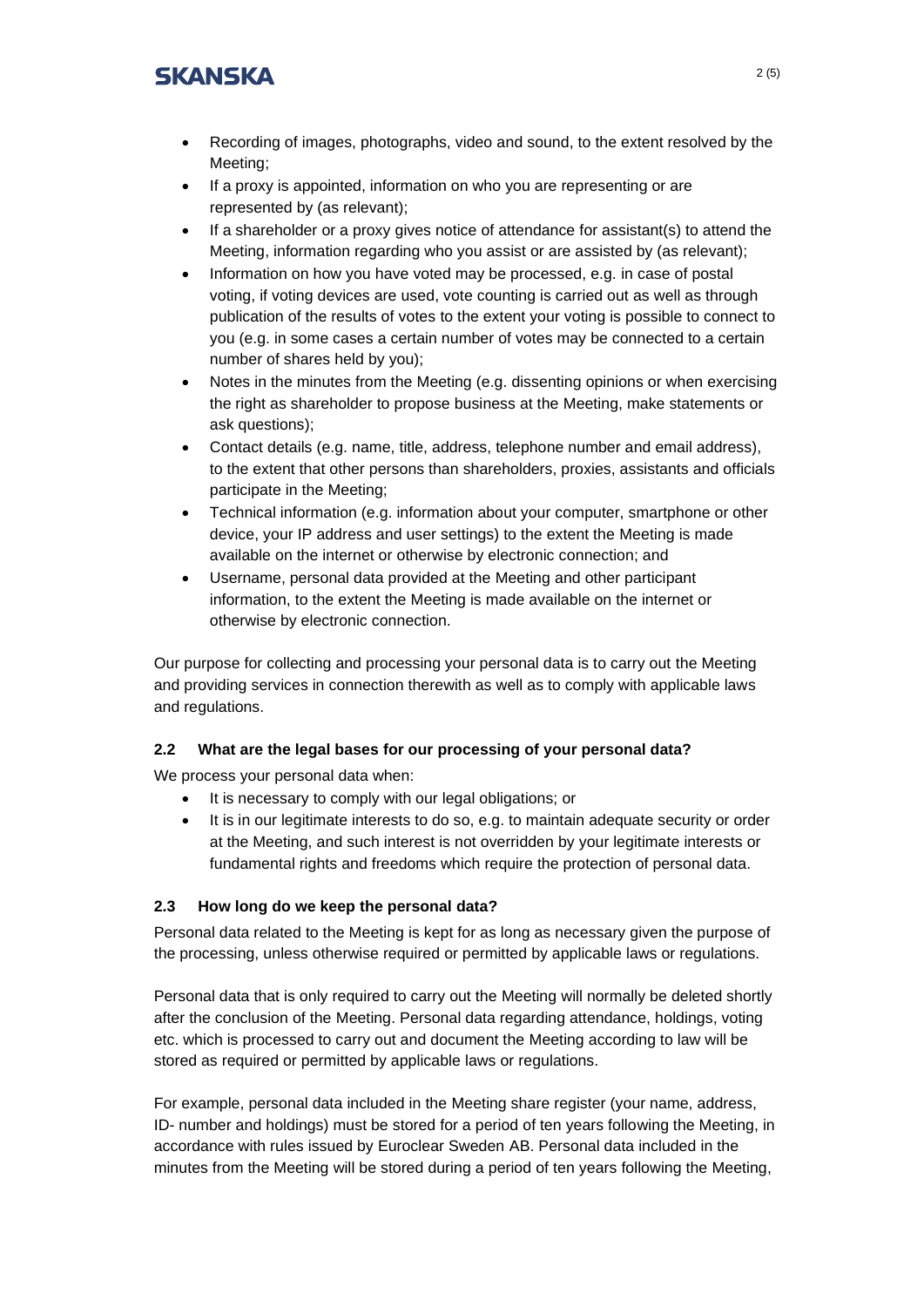unless storage during a longer period is justified based on the resolutions adopted at the Meeting or otherwise.

If the Meeting is published on the internet, personal data that appear in the recording of the Meeting will be stored as long as the recording is publicly available, no later than five years after the day of the Meeting.

### **2.4 Where does your personal data come from?**

The personal data we collect about you comes from the following sources:

### *a) Personal data you give us*

We collect personal data we directly receive from you, e.g. when you send us personal data via forms, e-forms and e-mails, provide us personal data via the phone or provide us personal data during the Meeting either at the meeting venue or remotely by participating online.

*b) Personal data we receive from other sources*

We may receive your personal data through:

- Information received from public records;
- Information received from the central securities depository (Euroclear Sweden AB) or other third-party service providers in connection with the Meeting (such as legal advisors); or
- The shareholder you represent or your proxy (if relevant).

### **2.5 With whom may we share your personal data?**

*a) Transfer within the Group or to third parties*

- We may transfer personal data to other affiliated entities or business partners to the extent necessary in connection with the Meeting. We take precautions to allow access to personal data only to those staff members who have a legitimate business need for access and with a contractual prohibition of using the personal data for any other purpose.
- We may provide personal data to any competent law enforcement body, regulatory, government agency, court or other third party such as but not limited to, the police, the financial supervisory authorities and the tax agency, where we believe disclosure is necessary (i) as a matter of applicable law or regulation, or (ii) to exercise, establish or defend our legal rights.
- We may disclose personal data to our third party vendors, service providers and partners who provide services to us (e.g. third party consultants working with the Meeting, law firms/advisors, security agents or providers of services to conduct the Meeting digitally if such services are used at the Meeting), which are or will be involved in providing services in connection with the Meeting or who otherwise process personal data for purposes that are described in this privacy notice or as notified to you when we collect your personal data.
- We may disclose personal data to our auditors, advisors, legal representatives and similar agents as may be necessary in connection with the advisory services they provide to us for legitimate business purposes and under contractual prohibition of using the personal data for any other purpose.
- We may provide the list of notices of attendance (which contains names of shareholders together with information regarding their number of shares and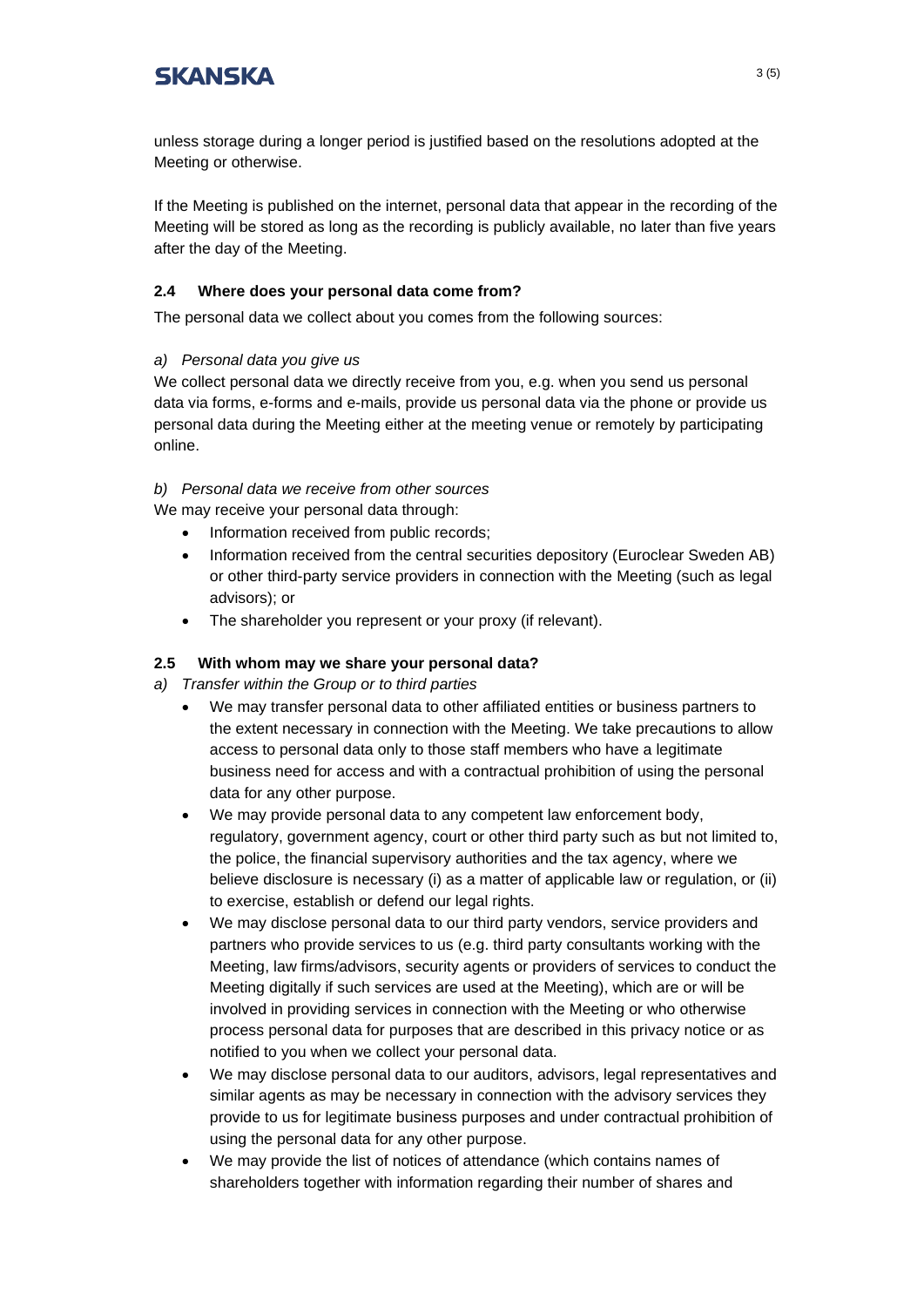votes, and information on their respective proxy and/or assistant(s), if any) to the participants in the Meeting as the basis for determining the voting list at the Meeting.

- We may disclose personal data to other shareholders who request a copy of the minutes from the Meeting.
- We may also publish certain information containing personal data on our website, to the extent we are obliged to do so according to law or other regulation (e.g. minutes from the Meeting).
- Personal data that appear in the recording of the Meeting may be published on our website if the recording is made available to the public. The Meeting may be published to fulfil our legitimate interests in informing stakeholders about our business operations.

#### b) *International personal data transfers*

Our Group companies and third-party contractors and consultants operate around the world. This means that we may process personal data outside the European Economic Area (EEA) in jurisdictions which may not have an adequate level of privacy protection. However, we have taken appropriate safeguards to require that your personal data will remain protected in accordance with this privacy notice. These measures include, where applicable, implementing EU standard contractual clauses with our third party contractors. Such contractual clauses are available at [https://ec.europa.eu/info/law/law-topic/data](https://ec.europa.eu/info/law/law-topic/data-protection/data-transfers-outside-eu/model-contracts-transfer-personal-data-third-countries_en)[protection/data-transfers-outside-eu/model-contracts-transfer-personal-data-third](https://ec.europa.eu/info/law/law-topic/data-protection/data-transfers-outside-eu/model-contracts-transfer-personal-data-third-countries_en)[countries\\_en.](https://ec.europa.eu/info/law/law-topic/data-protection/data-transfers-outside-eu/model-contracts-transfer-personal-data-third-countries_en) If other safeguards are used, we will provide additional information to you regarding such safeguards (as indicated in the notice to the Meeting).

#### **2.6 What are your rights in respect to your personal data?**

- **The right to be informed** We are publishing this privacy notice to keep you informed as to what we do with your personal data. We strive to be transparent about how we use your personal data.
- **The right to access**  You have the right to access your personal data. You have a right to receive a copy of your personal data processed by us.
- **The right to rectification** If your personal data kept by us is inaccurate, not complete or up to date, you have the right to ask us to rectify or update the data. If such personal data has been disclosed to a third party in accordance with this privacy notice, we will also ask them to rectify or update your personal data (if relevant).
- **The right to erasure (the right to be forgotten**) You have the right to request that we erase your personal data and if we do not have a legal reason to continue to process and hold it, we will erase the data.
- **The right to object** You have the right to object to certain processing of your personal data.
- **The right to restrict processing** In some cases, you have the right to request that we restrict the processing of your personal data. This means we are permitted to store the data but not to process it further unless with your consent or with respect to legal claims.
- **The right to data portability** In some cases, you are allowed to obtain your personal data kept by us in a structured, commonly used and machine-readable format and to transmit those personal data to another controller.